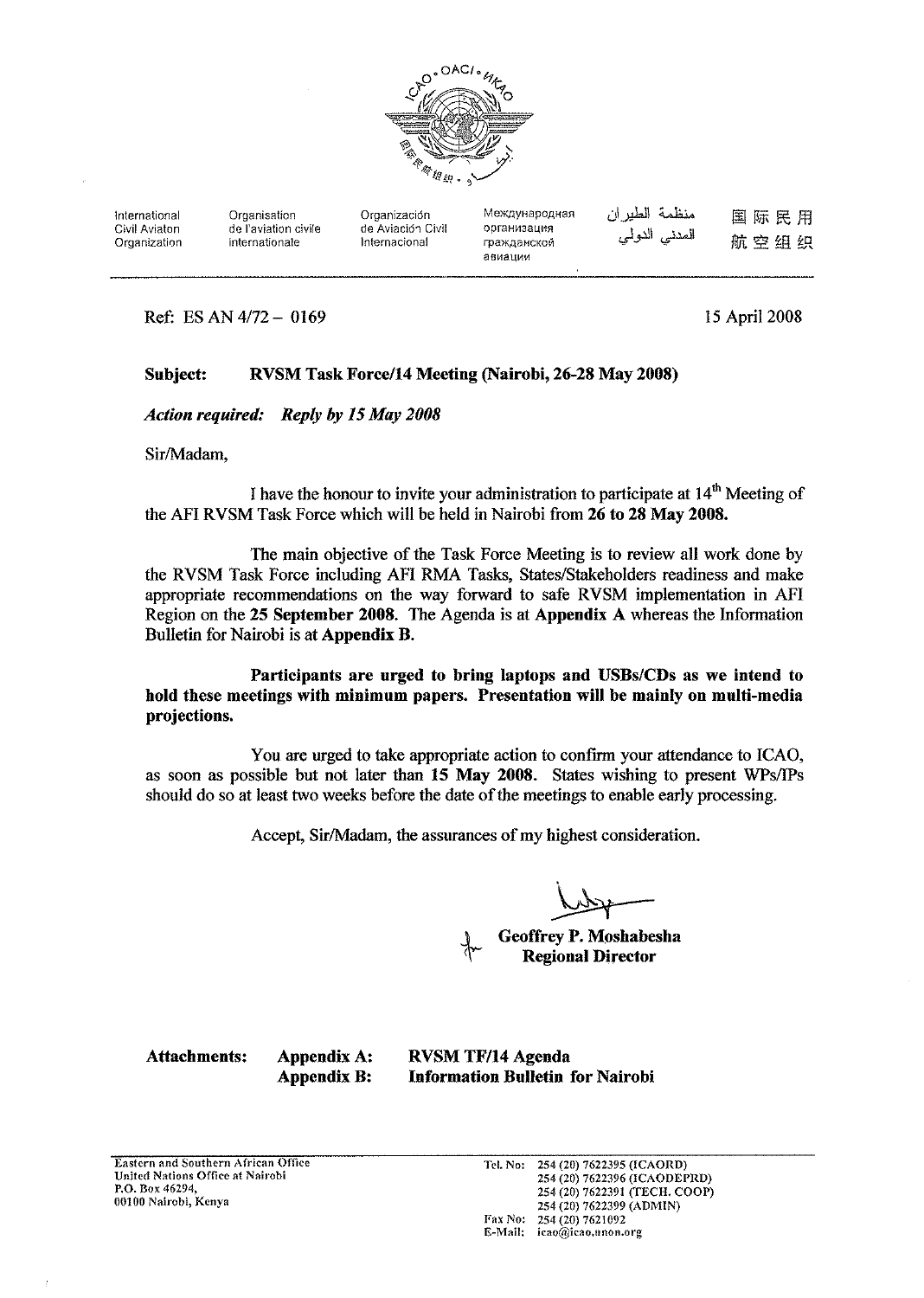

# **INTERNATIONAL CIVIL AVIATION ORGANIZATION EASTERN AND SOUTHERN AFRICAN OFFICE** \_\_\_\_\_\_\_\_\_\_\_\_\_\_\_\_\_\_\_\_\_\_\_\_\_\_\_\_\_\_\_\_\_\_\_\_\_\_\_\_\_\_\_\_\_\_\_\_\_\_\_\_\_\_\_\_\_\_\_\_\_\_\_\_\_\_\_\_\_\_\_\_\_\_\_\_\_\_\_\_\_\_\_\_\_\_\_\_\_\_

# **FOURTEENTH MEETING OF THE RVSM/RNAV/RNP TASK FORCE (NAIROBI, 26-28 MAY 2008)** \_\_\_\_\_\_\_\_\_\_\_\_\_\_\_\_\_\_\_\_\_\_\_\_\_\_\_\_\_\_\_\_\_\_\_\_\_\_\_\_\_\_\_\_\_\_\_\_\_\_\_\_\_\_\_\_\_\_\_\_\_\_\_\_\_\_\_\_\_\_\_\_\_\_\_\_\_\_\_\_\_\_\_\_\_\_\_\_\_\_

# **PROVISIONAL AGENDA**

# **Agenda Item 1**

Review and follow-up of the conclusions of the Thirteenth Meeting of APIRG RVSM/RNAV/RNP Task Force (RVSM TF/13) Meeting.

# **Agenda Item 2**

Review of major activities of the RVSM Task Force

- 2.1 Comprehensive ARMA Report on: CRA, NSP, FHA.
- 2.2 Status of PISC.
- 2.3 AFI RVSM State Readiness Survey.
- 2.4 Status of ATS Letters of Agreement/Procedure (LoA/LoP).
- 2.5 Review Switchover Plan.
- 2.6 Review of ANC Working Paper on the RVSM implementation.

-------

### **Agenda Item 3**

Review and update the RVSM Strategy/Action Plan.

# **Agenda Item 4**

Any other Business.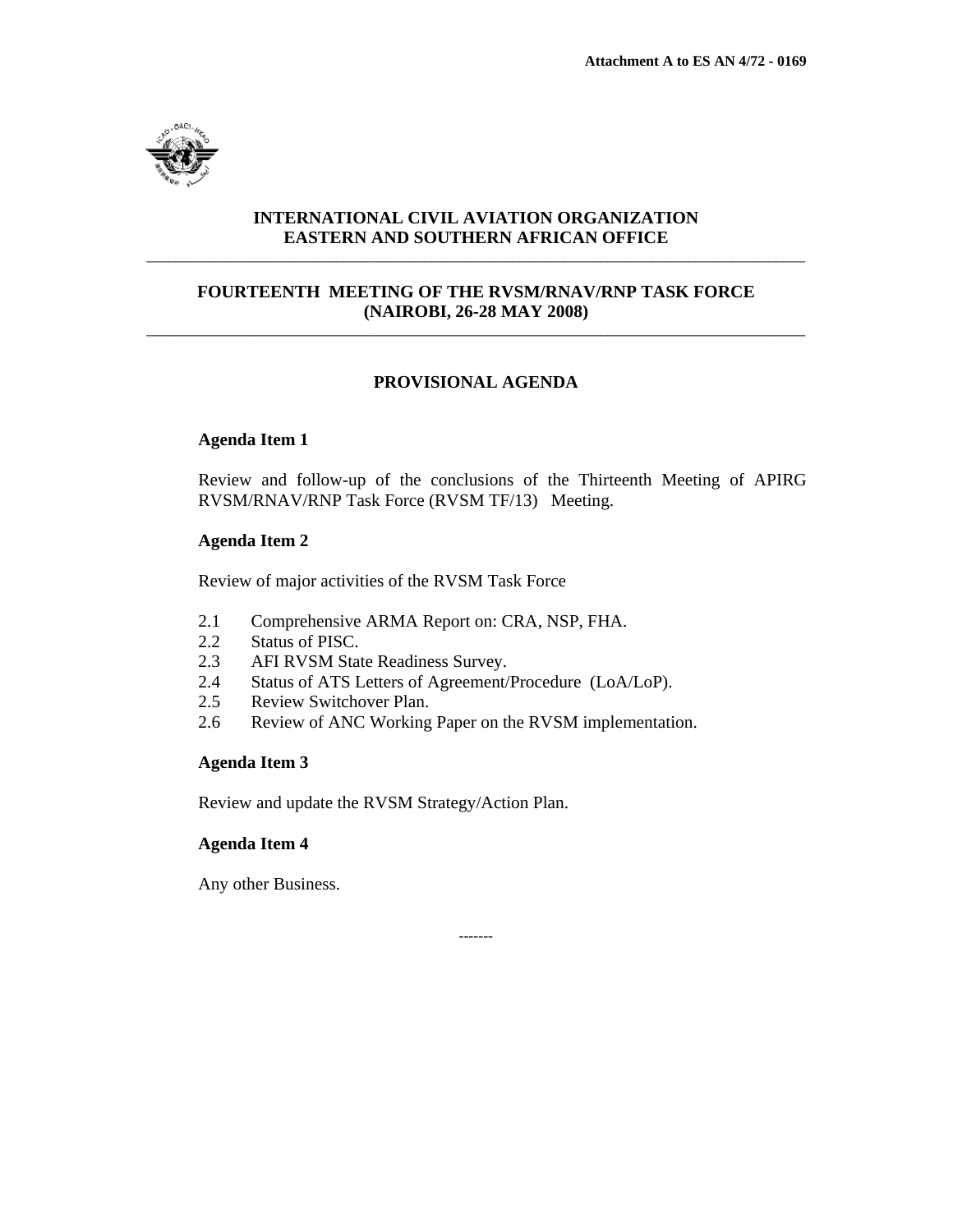

# **INTERNATIONAL CIVIL AVIATION ORGANIZATION EASTERN AND SOUTHERN AFRICAN OFFICE**

# **FOURTEENTH MEETING OF THE RVSM/RNAV/RNP TASK FORCE (NAIROBI, 26-28 MAY 2008)**

# **INFORMATION BULLETIN**

# 1. **SITE OF THE MEETING**

1.1 The meeting will be held at the Conference Room within the United Nations Complex at Gigiri on Limuru Road, about 20 km from the city centre. The working hours of the Office are 0800- 1630. The ICAO Regional Office contacts are:

| Telephone: | $(254\ 20)\ 762\ 23\ 95/96$ |
|------------|-----------------------------|
| Fax:       | $(254\ 20)\ 7621092$        |
| e-mail:    | $icao@icao.$ unon.org       |

### 1.2 **Accreditation**

Registration of participants will be from 0800 to 0830 hours.

### 2. **HOTELS**

2.1 Participants are requested to make their own hotel reservations. A list of recommended hotels is attached. When reserving participants should state that they are attending an ICAO meeting.

### 3. **VISA**

3.1 All travellers arriving in Kenya should have a valid passport. Kenyan entry visas are not required for nationals of a number of countries. Participants are therefore advised to ascertain whether or not they are exempt from the Kenyan entry visa requirement. Those who are not exempt should apply for visas well in advance from Kenyan Embassies or High Commissions, which will issue them upon presentation of documentation showing that the applicants are designated representatives to a particular UN meeting held in Nairobi. In countries where there is no Kenyan Embassy or High Commission, the British Embassy or High Commission will generally represent Kenya, and be in a position to issue visas.

### 4. **TRANSPORT**

4.1 Jomo Kenyatta International Airport is situated 16 kilometres (a 20 minute drive) from the city centre. Taxis are readily available. The taxi fare from the airport to the city centre is approximately Kshs. 1500/-. However it is advisable to establish the fare before getting into the vehicle. It is therefore wise to ensure that the taxi is from a reputable company.

### **Transport to/from the ESAF Office**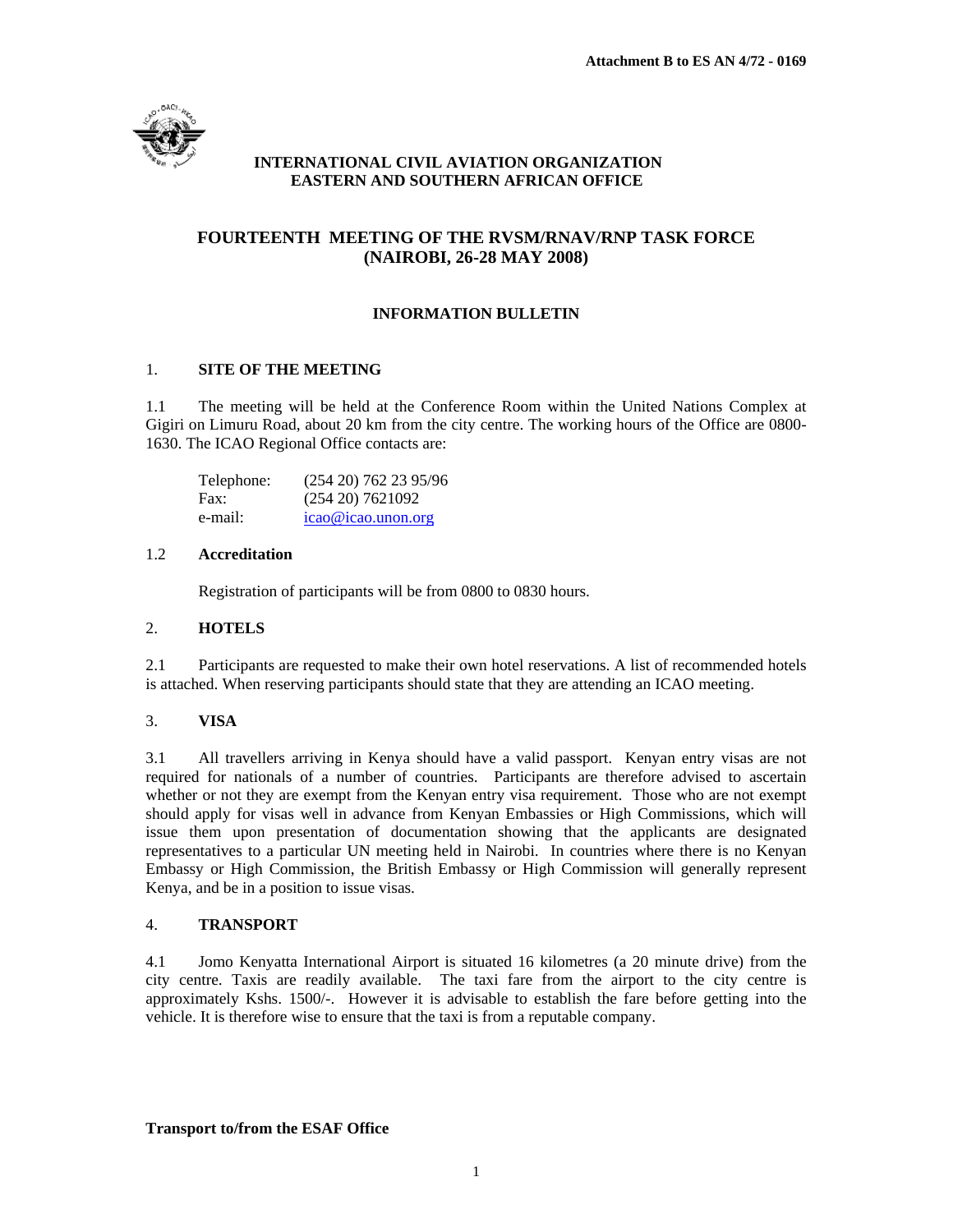4.2 Transportation to/from the ESAF Office will be provided to all delegates. **The bus will depart from the Six-Eighty Hotel at 07:30 hours** on the first day of the meeting. The time shall be adjusted appropriately during the meeting. Delegates residing in other hotels will be expected to proceed to the SixEighty Hotel before this time.

### 5. **CLIMATE**

5.1 The mean minimum temperature during the month of May is  $14.0^{\circ}$ C and the mean maximum temperature is  $24.0^{\circ}$ C. The mean relative humidity is 62 per cent. The month of May is the peak of the long rains with an average of 16 rainy days.

#### 6. **SECURITY**

6.1 Please visit the site http://www.unon.org, and click on "Security Advice" for the latest security advice. Participants will have to retrieve their badge at the security post at the entrance of the UNON complex in order to be admitted into the campus. It is therefore important that the Regional Office be advised as soon as possible of the names of the participants

#### 7. **HEALTH**

7.1 A yellow fever vaccination certificate is mandatory for travellers over one year of age coming from infested areas. However, as there has been an outbreak of yellow fever in certain regions of Kenya it is advisable that all visitors are vaccinated 10 days prior to departure. Please visit the World Health Organization (WHO) site http://www.who.int/ith/ for information on Kenya.

7.2 An infirmary is available at the UN Gigiri Complex.

#### 8. **CURRENCY**

8.1 The basic unit of currency is the Kenyan shilling, which is divided into 100 cents. There are nickel coins of 50 cents, 1 shilling, 5 shillings, 10 shillings, 20 shillings and 40 shillings. Notes are issued in denominations of 50, 100, 200, 500 and 1000 shillings.

8.2 There is no limit to the amount of foreign bank notes or traveller's cheques which visitors may bring into Kenya. However, the export of Kenyan currency by visitors is strictly forbidden. A maximum of 400 shillings may be taken out. If the amount is greater the whole lot will be confiscated by the authorities.

8.3 The commercial banks and private forex bureaus provide exchange facilities. Most banks are open between 9 a.m. and 4 p.m. from Monday to Friday and between 9 a.m. and 11 a.m. on the first and last Saturday of the month. There are also a number of forex bureaux in the city centre. For those who may need Kenyan currency immediately on arrival, the banks at Jomo Kenyatta International Airport are open daily from 7 a.m. to midnight.

8.4 Kenyan shilling exchange rates are determined by the inter bank trade which varies daily. The mean rate for 1 United States dollar was Kshs.65 in April 2008.

-------------------------

8.5 Banking and postal facilities are available at the UN Gigiri Complex.